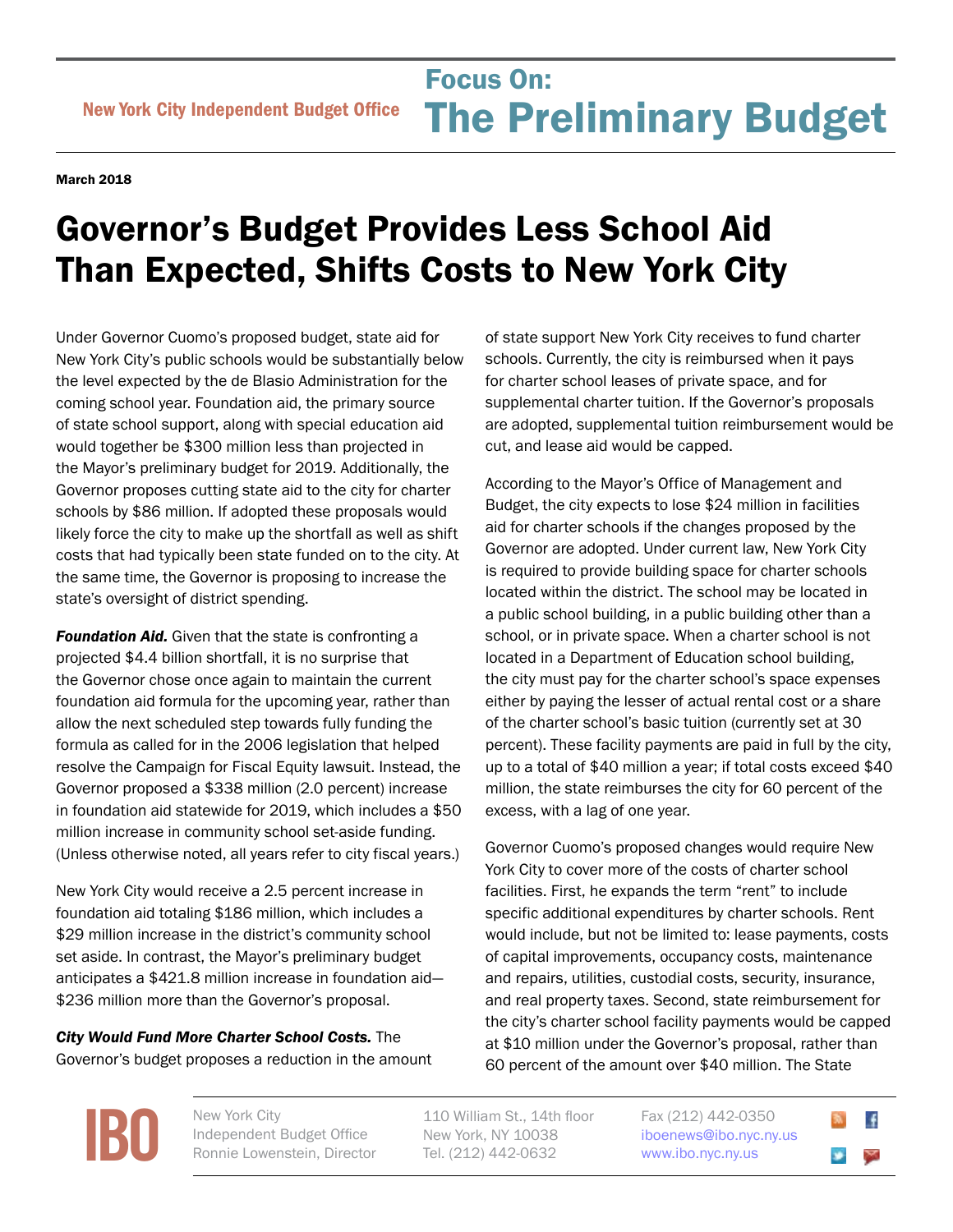Senate's one house budget bill includes the Governor's proposal and would also increase the cost to city when charters have their facilities assistance paid based on a portion of the basic tuition payment, by raising the share from 30 percent to 40 percent. The Assembly's bill not only ignores the Governor's proposal but would also end the city's obligation to provide rent for new or expanding charter schools. While the Mayor's preliminary budget projects that the city will receive \$33.5 million in charter school lease aid from the state in 2019, the Governor's executive budget would provide just \$6.1 million in reimbursement for charter facilities payments.

Current law requires New York school districts to supplement basic tuition payments to charter schools. While basic tuition for charter schools comes directly from district funds, districts are reimbursed by the state for supplemental tuition with a one-year lag. Existing law provides for \$1,000 of supplemental tuition per charter student. Although the city expects to receive \$114.6 million of state reimbursement for supplemental tuition in 2018, \$60.4 million in 2019, and \$62.3 million in 2020, the Governor is proposing to eliminate these reimbursements just for New York City. If the proposal is adopted, New York City would no longer receive supplemental tuition reimbursements beginning in the 2019-2020 school year for expenses incurred in 2018-2019. The Senate budget proposal not only continues supplemental tuition reimbursements to New York City, but increases the supplement amounts across the state including in the city. The Assembly effectively rejects the Governor's proposal by no longer requiring any district to make supplemental tuition payments to charter schools beginning in the 2018- 2019 school year.

## *Special Education Formula Changes, Less State Funding.*

The Governor's executive budget also includes a proposal to change the way school districts are reimbursed for special education summer programs. Currently, districts receive a flat 80 percent reimbursement of approved tuition expenses for July and August programs. There is, however, a statutorily required "chargeback": the municipality in which the student's guardian resides is required to pay 10 percent of the approved costs. Therefore, although districts are eligible for an 80 percent reimbursement in theory, in practice they receive a reimbursement of 70 percent. New York City expects to be reimbursed \$135 million annually under the current reimbursement rate.

Under the Governor's proposal, districts would be reimbursed at a rate equal to their public excess cost aid

ratio, which is the ratio used to determine the share of foundation aid that must be set aside to ensure school districts meet federal maintenance of effort requirements regarding spending for students with disabilities. The proposal, however, does not amend or rescind the 10 percent chargeback. If the new reimbursement formula is adopted, New York City's reimbursement rate would be 46 percent, but the city would only realize a reimbursement rate of 36 percent due to the chargeback. New York City would receive \$68.4 million in reimbursement for services provided to special education students in the summer of calendar year 2019—\$66.6 million below the estimate in the city's preliminary budget. Neither the Senate nor the Assembly budget proposals include the Governor's formula amendments.

*A New Definition of Expense-based Aid.* Certain expenses incurred by school districts are reimbursable by the state using formulas with no caps or limits on the state obligation, provided the expenses qualify. These include special education, transportation, and building aid. While the Governor's proposal fully funds expense-based aid for 2019, it places a cap on increases in some aid payments beginning in 2020. Transportation aid would be capped at a 2 percent increase over the prior year for each district; total statewide growth in building aid would also be capped at 2 percent.

The Mayor's preliminary budget assumes receipt of \$541.0 million in transportation aid and \$514.1 million in building aid for 2019. Given that the city is projecting roughly 2 percent increases in state transportation aid each year through 2022, the cap would have little impact on state funding for transportation over the next four years. If annual increases in eligible statewide building aid expenses exceed 2 percent, all districts across the state would potentially face reductions in their building aid. The Assembly and Senate both rejected the Governor's proposed 2 percent cap on expense-based aids, making these changes less likely.

**Following the Money.** In the Governor's January 16th budget address, he demanded more transparency from school districts, calling out Buffalo and New York City in particular. He claimed that certain school districts should not only have a formula that mirrors the state's formula for sending money to poorer schools, but also that these districts prove to the state that such a formula exists on the district level. Under his proposal, the big five school districts—which includes New York City—would be required to submit budget plans for each school for approval by the State Division of Budget and the State